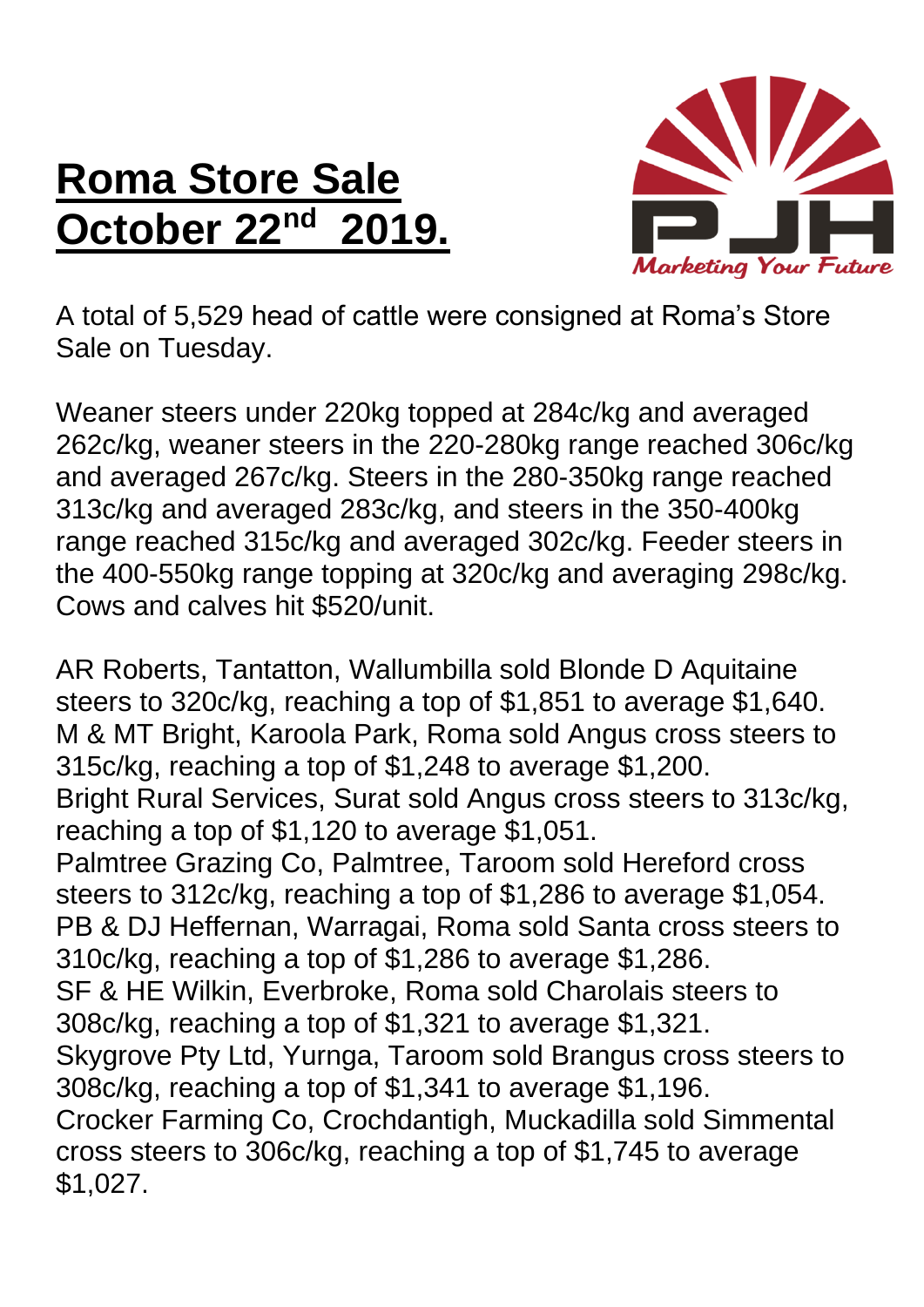JH & NJ Dingle Family Trust, Threesons, Roma sold Charolais steers to 304c/kg, reaching a top of \$949 to average \$949. Layershire Pty Ltd, Koorandai, Roma sold Charolais cross steers to 294c/kg, reaching a top of \$707 to average \$682. Heifers under 220kg topped at 234c/kg and averaged 205c/kg, while heifers in the 220 – 280kg range topped at 253c/kg and averaged 225c/kg. Heifers in the 280-350kg range topped at 264c/kg, averaging 239c/kg. Heifers in the 350-450kg range topped at 300c/kg, averaging 252c/kg.

SL & TM Richters, Braeside, St George sold Brahman cross heifers to 279c/kg, reaching a top of \$1,029 to average \$669. Stuarts Creek Pastoral Co, Stuarts Creek, Roma sold Santa cross heifers to 253c/kg, reaching a top of \$633 to average \$558. LJ & SG Hanna, Terrarara, Mitchell sold Santa heifers to 242c/kg, reaching a top of \$707 to average \$603.

Cows in the 300-400kg range reached 248c/kg and averaged 182c/kg, while cows in the 400kg-500kg range reached 286c/kg and averaged 220c/kg. Cows over 500kg topped at 265c/kg, averaging 241c/kg.

## *PJH sell 1 stposition next week.*

*Please be aware that all cattle being sold must be accompanied by aNational Cattle Health Declaration as well as NVD*